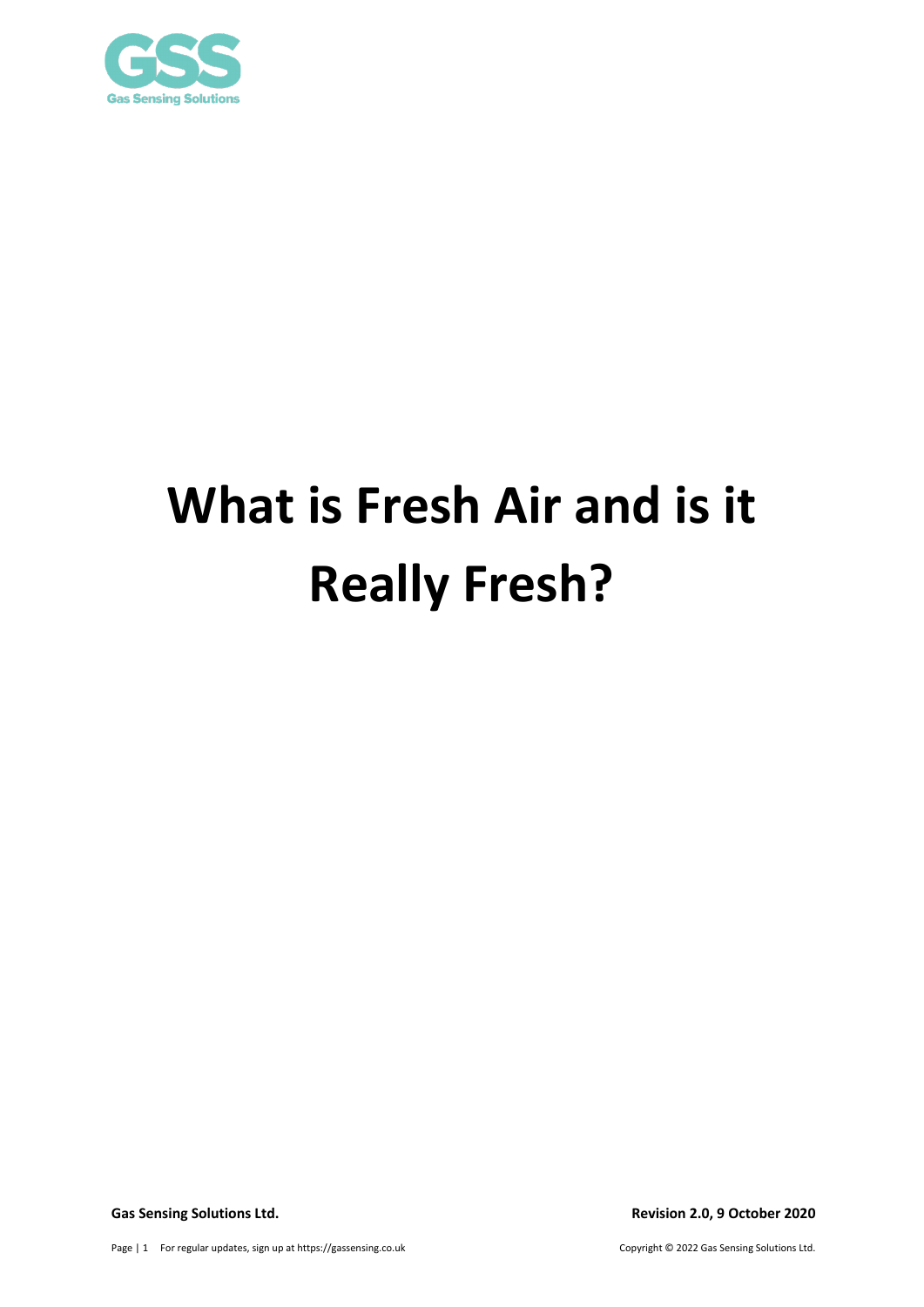## **White Paper**



## **TABLE OF CONTENTS**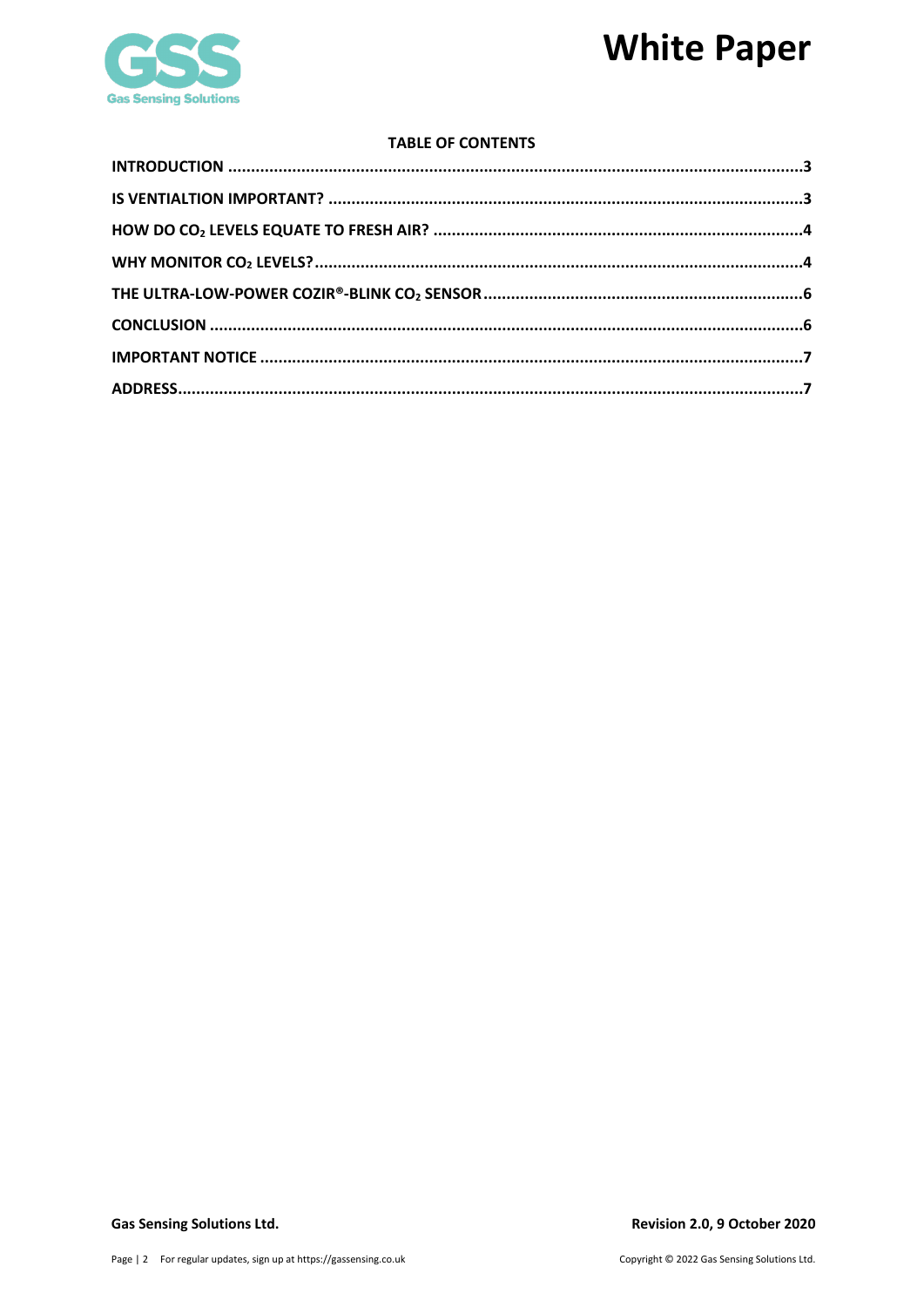

## <span id="page-2-0"></span>**INTRODUCTION**

Covid-19 is a highly contagious disease and to mitigate the spread of the virus especially indoors, the common refrain is to make sure the space is well ventilated with fresh air. But what exactly is fresh air? Fresh air is typically defined as cool, unpolluted air in natural surroundings. But as there is no agreed parametric definition of what fresh air is, how can you determine if the air indoors is really fresh?

Although the World Health Organisation (WHO) has not formally confirmed that COVID-19 is spread by airborne transmission, it is probably only a matter of time as other similar viruses such as norovirus and the flu are acknowledged to be spread in this way. In the case of COVID-19, it is believed that ventilation plays an important part in reducing transmission by dilution and removal of infected particles and droplets.

## <span id="page-2-1"></span>**IS VENTIALTION IMPORTANT?**

Ventilation is the intentional introduction of fresh air into a space while the stale air is removed. It is done to maintain the quality of air in that space. According to The American Society of Heating, Refrigerating and Air-Conditioning Engineers (ASGRAE), acceptable interior air quality is where there are no known harmful contaminants in harmful concentrations. But what constitutes harmful contaminants in harmful concentrations is left to individual States to define, such as the Title 14 California code of regulations, which stipulates for example maximum permissible levels of  $CO<sub>2</sub>$  in a building.

In the UK, there are guidelines such as the Building Regulations 2010 for manufacturers, architects and engineers involved with building design and services to assist in the process of reducing poor air quality and ensuring there is enough fresh air ventilation. The *Health* and *Safety at Work etc Act 1974* is the primary piece of *legislation* covering occupational *health* and *safety*. It states that employers have a duty of care to ensure there is a safe and healthy work environment. New and revised workplace exposure limits (WELs) came into force from January 2020 under the auspices of the Health and Safety Executive EH40/2005 containing a updated list of maximum exposure limits and occupational exposure standards for specific gases as required by the Control of Substances Hazardous to Health (COSHH) Regulations.

However, there are currently no regulations on what constitutes 'good quality' indoor air. Although there have been calls on the Government to make measuring and monitoring of indoor air quality a legal requirement in commercial buildings and schools especially in urban locations, legislation has not yet been forthcoming.

The established benchmark test for indoor air quality is to assess  $CO<sub>2</sub>$  levels. Ignoring particulate matter, VOCs and other contaminants, it is generally understood that indoor  $CO<sub>2</sub>$  levels are a good proxy for the amount of pollutant dilution in densely occupied spaces and can therefore be used as a good indicator for fresh air.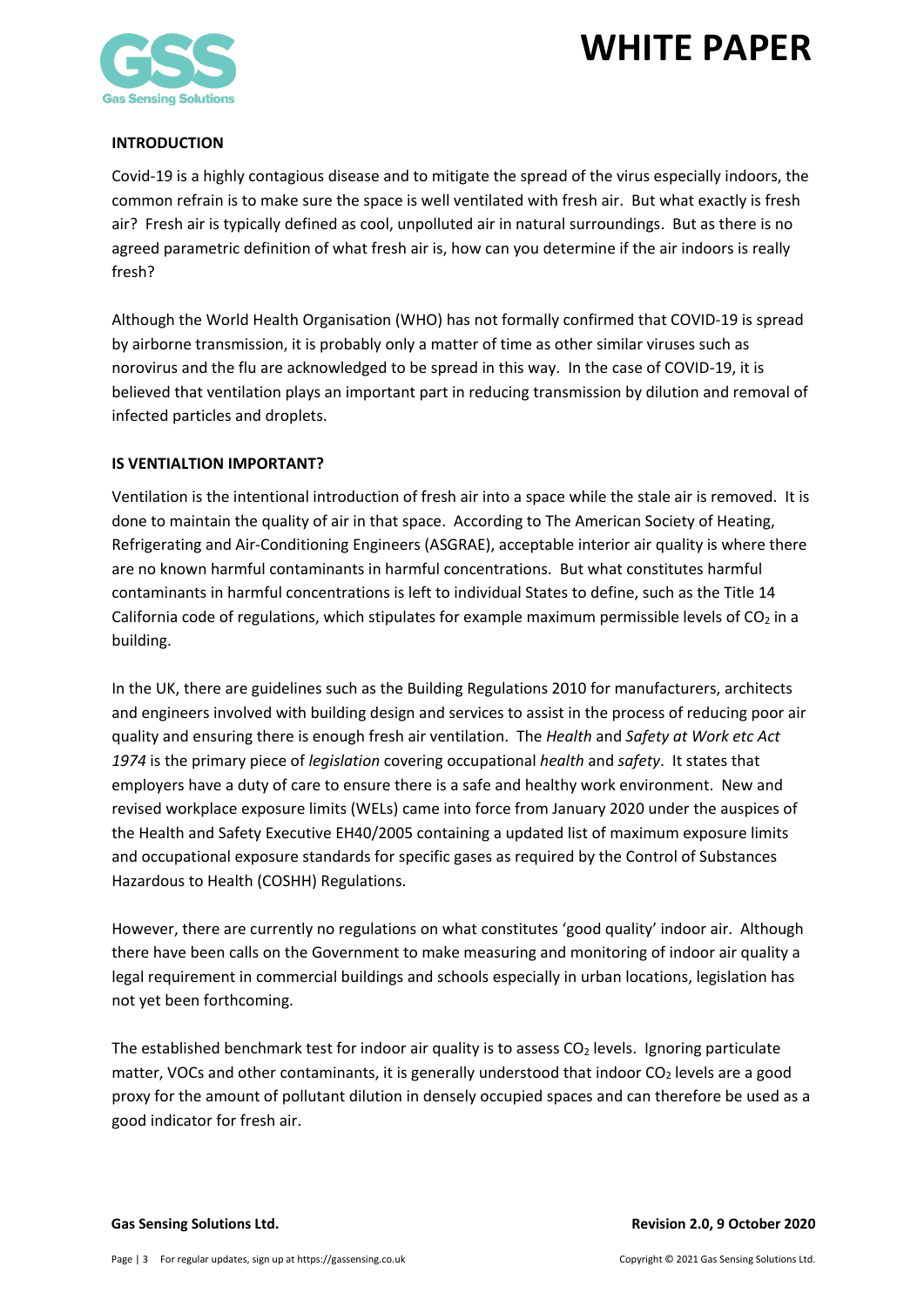

## <span id="page-3-0"></span>**HOW DO CO2 LEVELS EQUATE TO FRESH AIR?**

The amount of carbon dioxide in a building is usually related to how much fresh air is being brought into the building. In general, the higher the concentration of carbon dioxide in the building in comparison to outdoors, the lower the amount of fresh air exchange. The background level of  $CO<sub>2</sub>$ outdoors is generally considered to be in the range of 350-450 parts per million (ppm). CO<sub>2</sub> is a byproduct of normal human activity and is removed from the body via the lungs in the exhaled air.

Unless an indoor space is adequately ventilated,  $CO<sub>2</sub>$  will naturally build up over time.  $CO<sub>2</sub>$  levels in a well manged indoor space are generally 350-1,000ppm. Above 1,000ppm and most people will begin to complain about the stuffy atmosphere or poor air quality. High levels of  $CO<sub>2</sub>$  indoors are also associated with headaches, sleepiness, poor concentration, and loss of attention and in extremely high concentrations,  $CO<sub>2</sub>$  is harmful to life due to oxygen deprivation.

 $CO<sub>2</sub>$  sensors along with temperature and humidity sensing are often used as part of automatic ventilation control systems. But what if the building or school does not have such a sophisticated environmental control setup?

## <span id="page-3-1"></span>**WHY MONITOR CO2 LEVELS?**

Ample natural ventilation is considered to be the best method to prevent the Sars-CoV-2 virus from spreading indoors. The amount of fresh air that needs to be supplied is a matter of conjecture, but good practice is to ensure ventilation is capable of keeping  $CO<sub>2</sub>$  levels below 1,000 ppm or even lower. Assuming monitoring of  $CO<sub>2</sub>$  levels is a good proxy for fresh air,  $CO<sub>2</sub>$  sensors can be used to check if there is enough ventilation in the building and if not, to trigger a response. At its simplest, this can be as simple as setting a  $CO<sub>2</sub>$  alarm level to prompt opening a window in the room.

Most high-performance ambient level  $CO<sub>2</sub>$  sensors use a measurement method called Nondispersive *Infrared* (*NDIR*), where the CO<sub>2</sub> level is determined using the Beer-Lambert law. Beer-Lambert's law states that the loss of light intensity when it propagates in a medium is directly proportional to intensity and path length. CO2 molecules absorb infrared radiation at a wavelength of around 4.25 microns.

 $CO<sub>2</sub>$  monitoring systems often need to be installed in locations where access to mains power is limited, or its provision is costly. The ability to be able to power the  $CO<sub>2</sub>$  sensor for long periods of time from a battery or from energy generated using harvesting techniques is highly desirable. To reduce maintenance costs, users want the ability for the CO<sub>2</sub> sensor to operate autonomously for many years without user intervention.

Conventional  $CO<sub>2</sub>$  sensors use an incandescent light source. However, these mid-IR light sources consume lots of power during a lengthy warm-up phase and during operation, making them unattractive especially for retrospective installations, where there is often a lack of an easily accessible power source.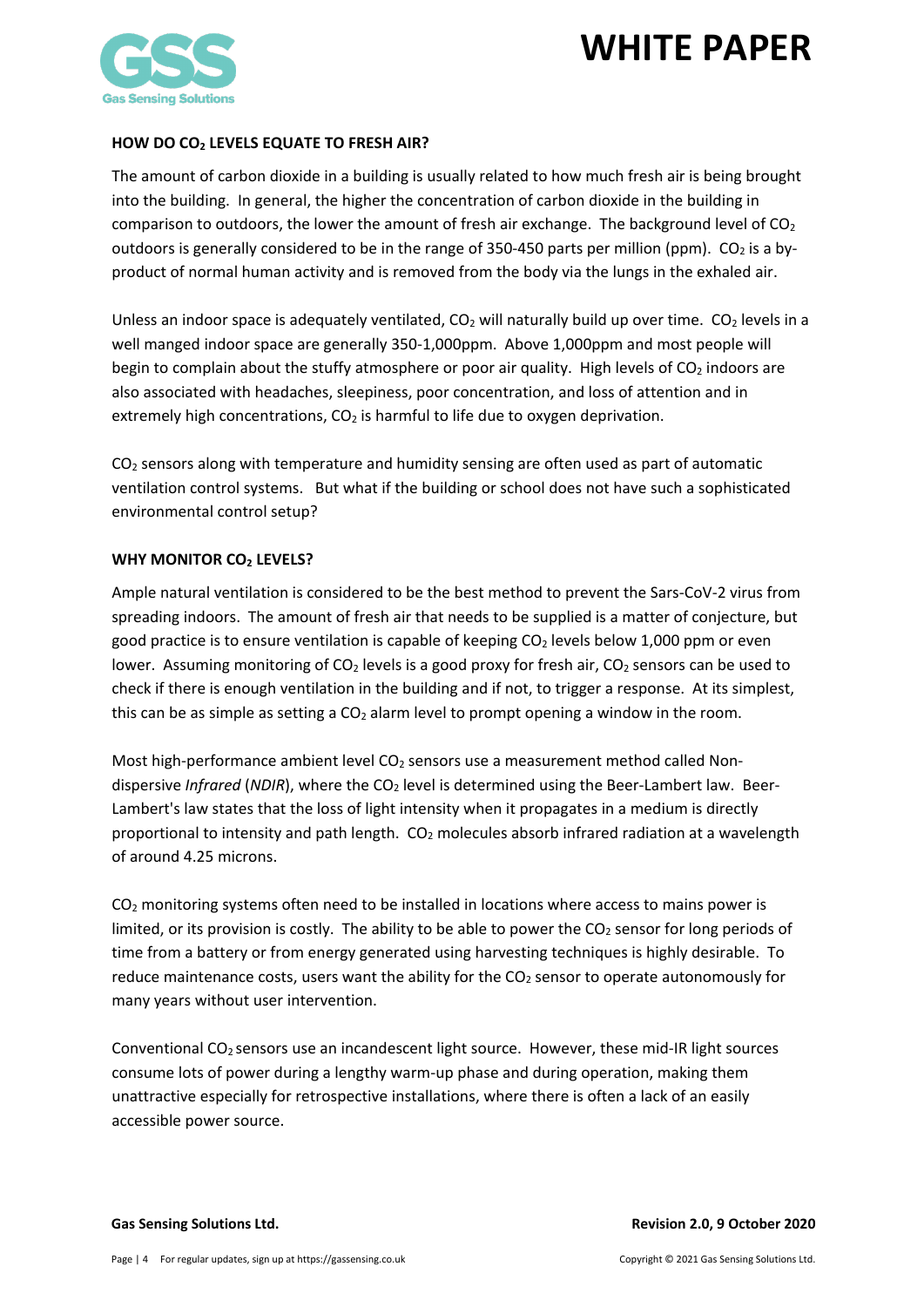

All GSS sensors use an in-house designed ultra-efficient LED light source. LEDs are much more efficient in converting electrical power into light than conventional light sources and they do not need the long warm up times suffered by incandescent light sources. The length of time the light source is active is a major contributor to how much power is consumed by the sensor. In a power sensitive application, a GSS CO<sub>2</sub> sensor is typically pulsed on and off to minimise overall power consumption.

Depending on installation requirements, a  $CO<sub>2</sub>$  monitor can range from a simple display on the wall with a programmable alarm to sophisticated systems with wireless interfaces sending data up to the cloud.



**Figure 1: Wireless CO2 Sensor**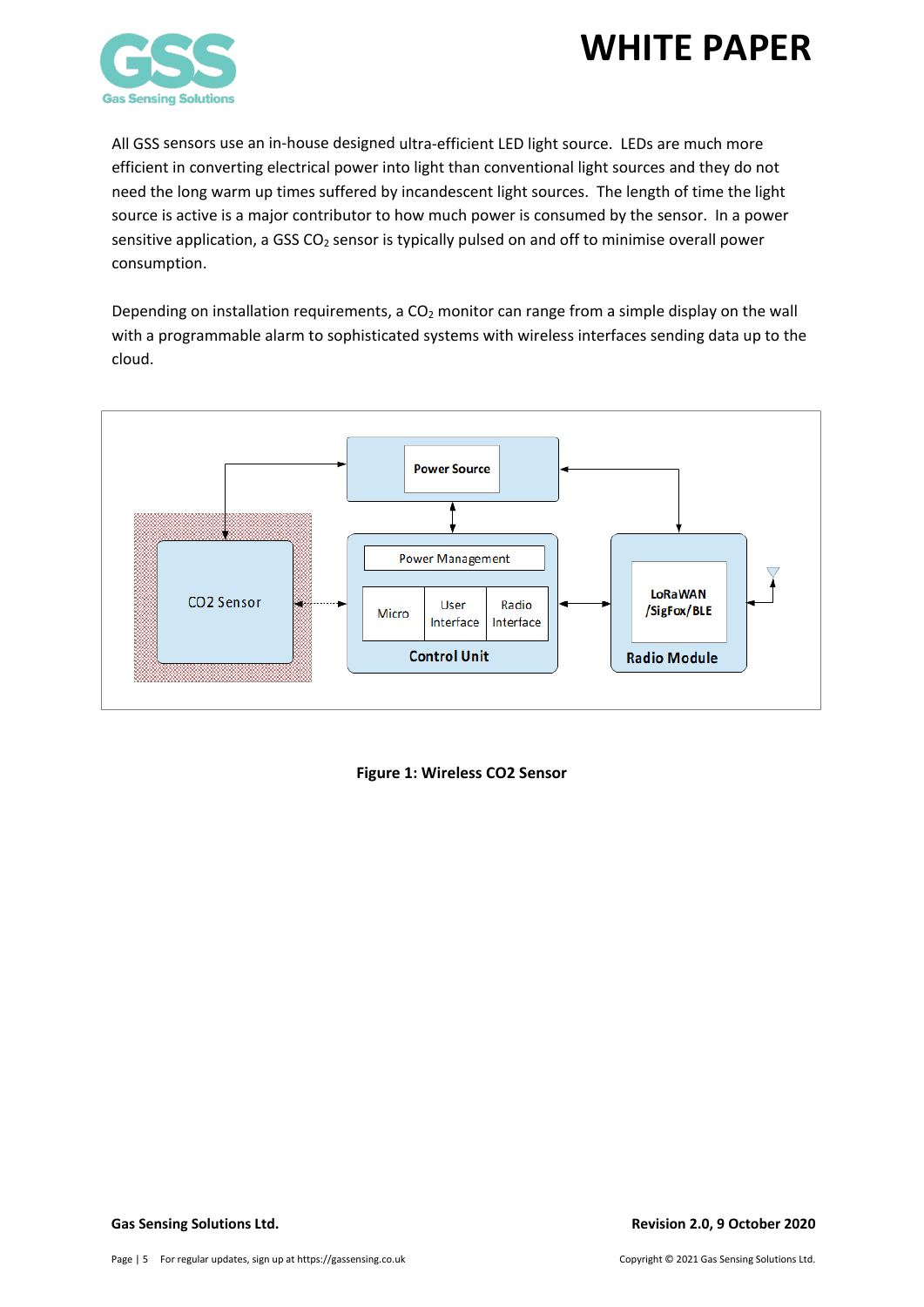

### <span id="page-5-0"></span>**THE ULTRA-LOW-POWER COZIR®-BLINK CO2 SENSOR**

The latest GSS sensors such as the CozIR®-Blink are designed to operate in battery powered units so they can be easily installed and deployed. They are designed to be power cycled, where the whole device is powered down after a  $CO<sub>2</sub>$  reading has been made. A typical installation might be preprogrammed to take one reading every few minutes. Depending on the required  $CO<sub>2</sub>$  measurement accuracy, if the sensor is configured to take a reading every minute, the power consumed by the CozIR®-Blink can be as low as *26uW* per reading. Whilst obviously dependent on what other electronics are in the sensor,  $CO<sub>2</sub>$  monitors using the CozIR®-Blink are often designed to last for two or more years on a single battery charge.



**Figure 2: CozIR®-Blink CO2 Sensor**

All GSS sensors can also be pre-programmed to run an automated background 'reference-setting' routine where CO<sub>2</sub> levels are monitored over time. The reference value is the lowest concentration to which the sensor is exposed over an extended period such as a week and is typically considered to be the fresh air minimum ambient level. This scheme allows users to set an alarm threshold that is relative to a fresh air reference value, which takes account of changing outdoor ambient  $CO<sub>2</sub>$  levels. The sensor programable alarm can easily be used to drive a "traffic light alert" indicating it is time to open the window.

### <span id="page-5-1"></span>**CONCLUSION**

Ultra-low power sensors such as the CozIR®-Blink open-up new installation possibilities in a wide range of offices, workplaces and schools. Used correctly, this type of CO<sub>2</sub> sensor can be employed as a simple and cost-effective tool to help avoid catching the virus indoors.